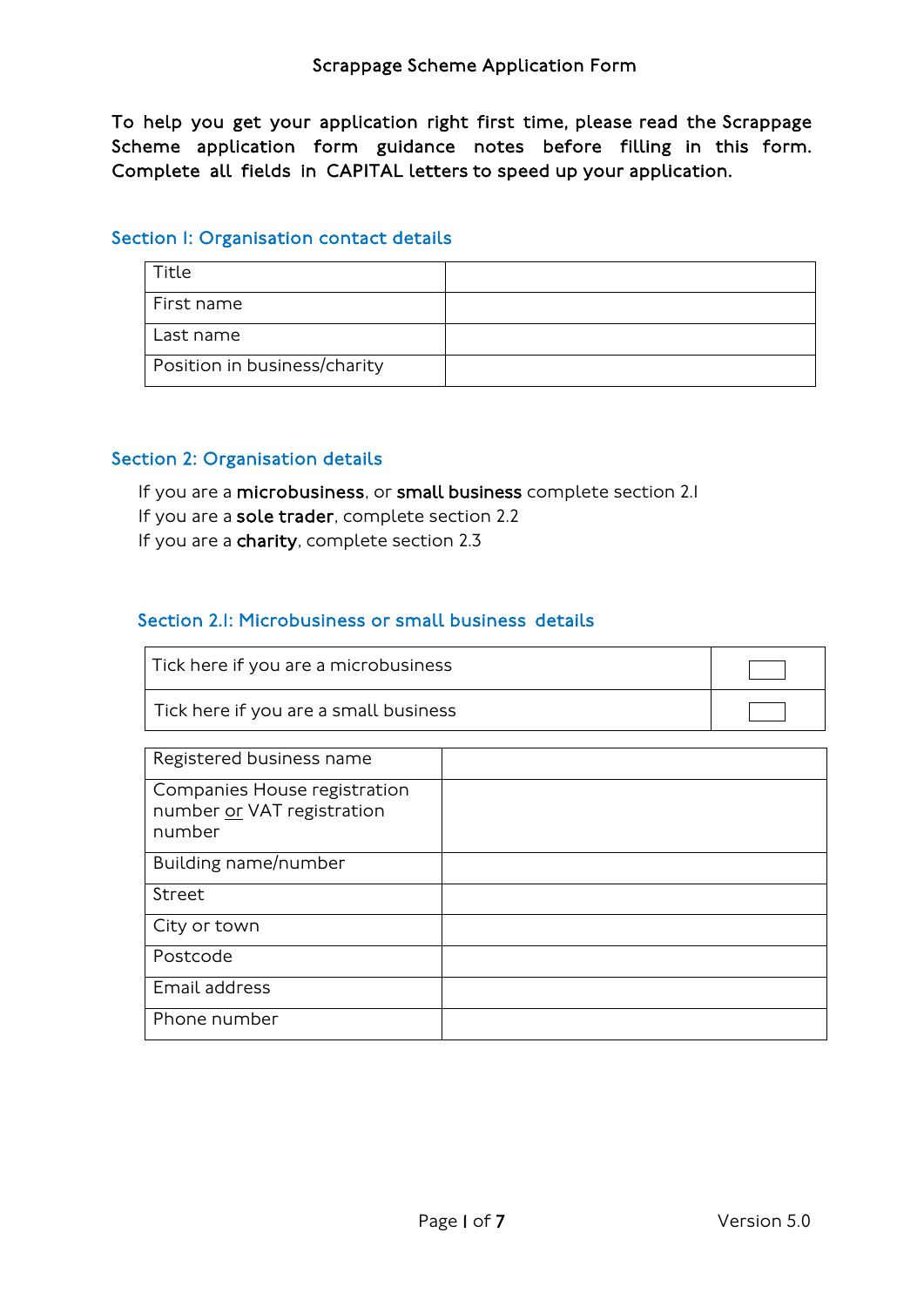# Section 2.2: Sole trader details

| Sole trader name     |  |
|----------------------|--|
| Building name/number |  |
| Street               |  |
| City or town         |  |
| Postcode             |  |
| Email address        |  |
| Phone number         |  |

You need to provide one proof that you are a sole trader from the list below.

| Evidence required (one of the below required)                                                                                 | Provided?<br>(please<br>tick) |
|-------------------------------------------------------------------------------------------------------------------------------|-------------------------------|
| Tax return (last financial year)                                                                                              |                               |
| Proof of business insurance or employers liability insurance                                                                  |                               |
| Proof of self-employment from HMRC                                                                                            |                               |
| Proof of membership certificate from Federation of Small<br>Businesses (FSB) or similar reputable trade or professional body. |                               |
| Proof of a business bank account                                                                                              |                               |
| Letter from accountant or solicitor confirming sole trader status<br>(dated within the last 3 months)                         |                               |

# Section 2.3: Registered Charity details

| Registered charity name     |  |
|-----------------------------|--|
| Charity registration number |  |
| Building name/number        |  |
| Street                      |  |
| City or town                |  |
| Postcode                    |  |
| Email address               |  |
| Phone number                |  |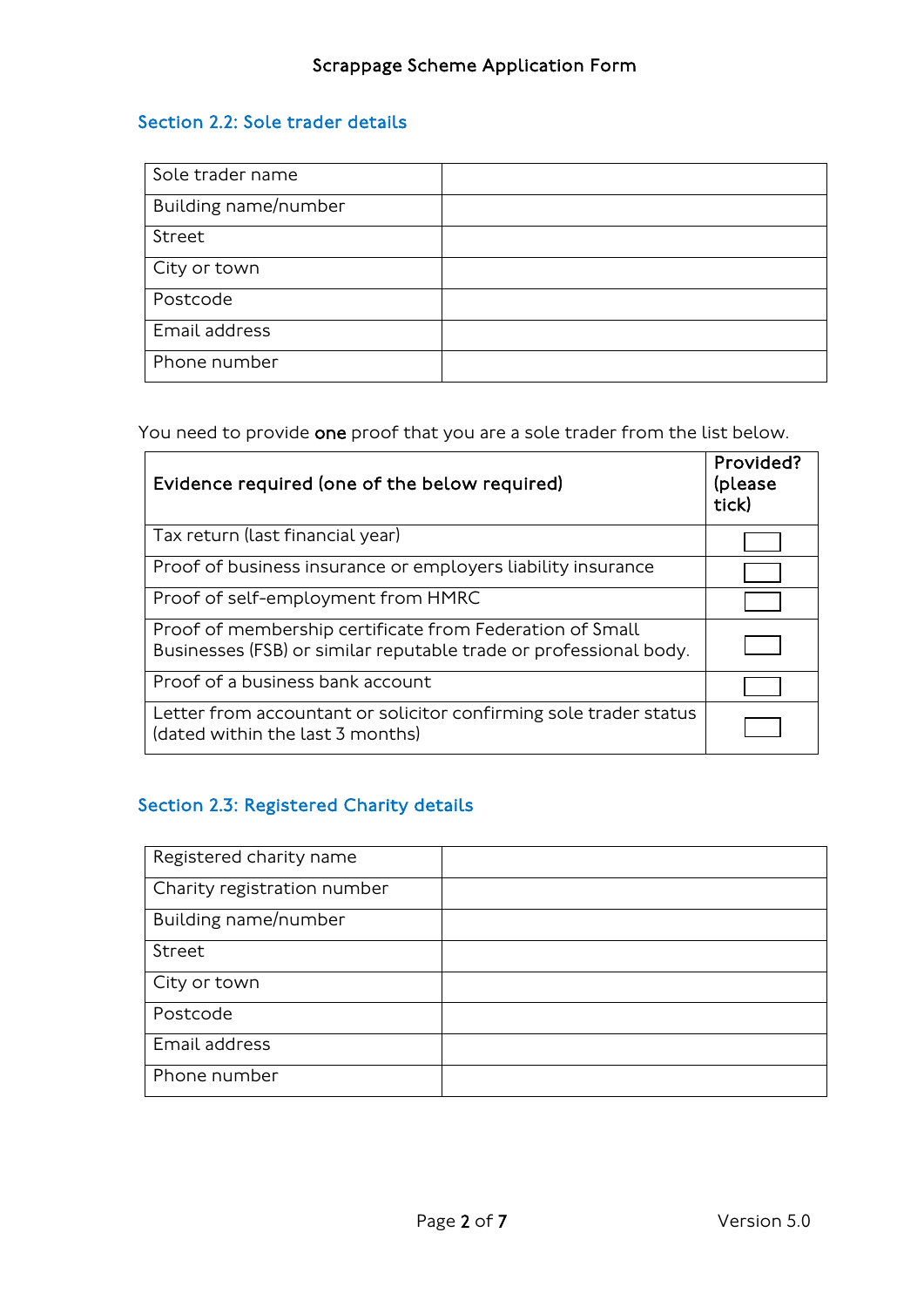#### Section 3: Details of vehicle(s) applying to scrap or scrap and replace

For details of the Scrappage Scheme grant payment options see the Scrappage Scheme application form guidance notes.

## Section 3.1: Number of vehicles

Enter the number of vehicles you are applying to scrap (maximum of three vehicles)

#### Section 3.2: First vehicle

Provide the details of the first vehicle you are applying to scrap:

| Vehicle number plate |  |
|----------------------|--|
| Make                 |  |
| Model                |  |
| Colour               |  |

Tell us the payment option for vehicle one:

| <b>Scheme Options</b>                                                                                                                                           | Payment value | Select<br>(please<br>tick) |
|-----------------------------------------------------------------------------------------------------------------------------------------------------------------|---------------|----------------------------|
| <b>Option one:</b> Scrappage of pre-Euro 6 diesel<br>vehicle for frequent users of the CCZ                                                                      | £7,000        |                            |
| <b>Option two:</b> Scrappage of pre-Euro 6 diesel<br>vehicle and purchase/lease/hire of Euro 6<br>replacement vehicle for Greater London<br>based organisations | £7,000        |                            |
| Option three: Scrappage of pre-Euro 6 diesel<br>vehicle and contribution towards running<br>costs (including insurance) of an Electric<br>Vehicle               | £9.500        |                            |

You need to provide the evidence below for this vehicle.

| Evidence required                        | <b>Further information</b>                                       | Provided?<br>(please<br>tick) |
|------------------------------------------|------------------------------------------------------------------|-------------------------------|
| Vehicle registration<br>document (V5c)   | Provide a copy of all four pages of the<br>vehicle's v5c         |                               |
| Current vehicle<br>insurance certificate | Provide a copy of the vehicle's current<br>insurance certificate |                               |
| <b>Current MOT certificate</b>           | Provide a copy of the vehicle's current<br>MOT certificate       |                               |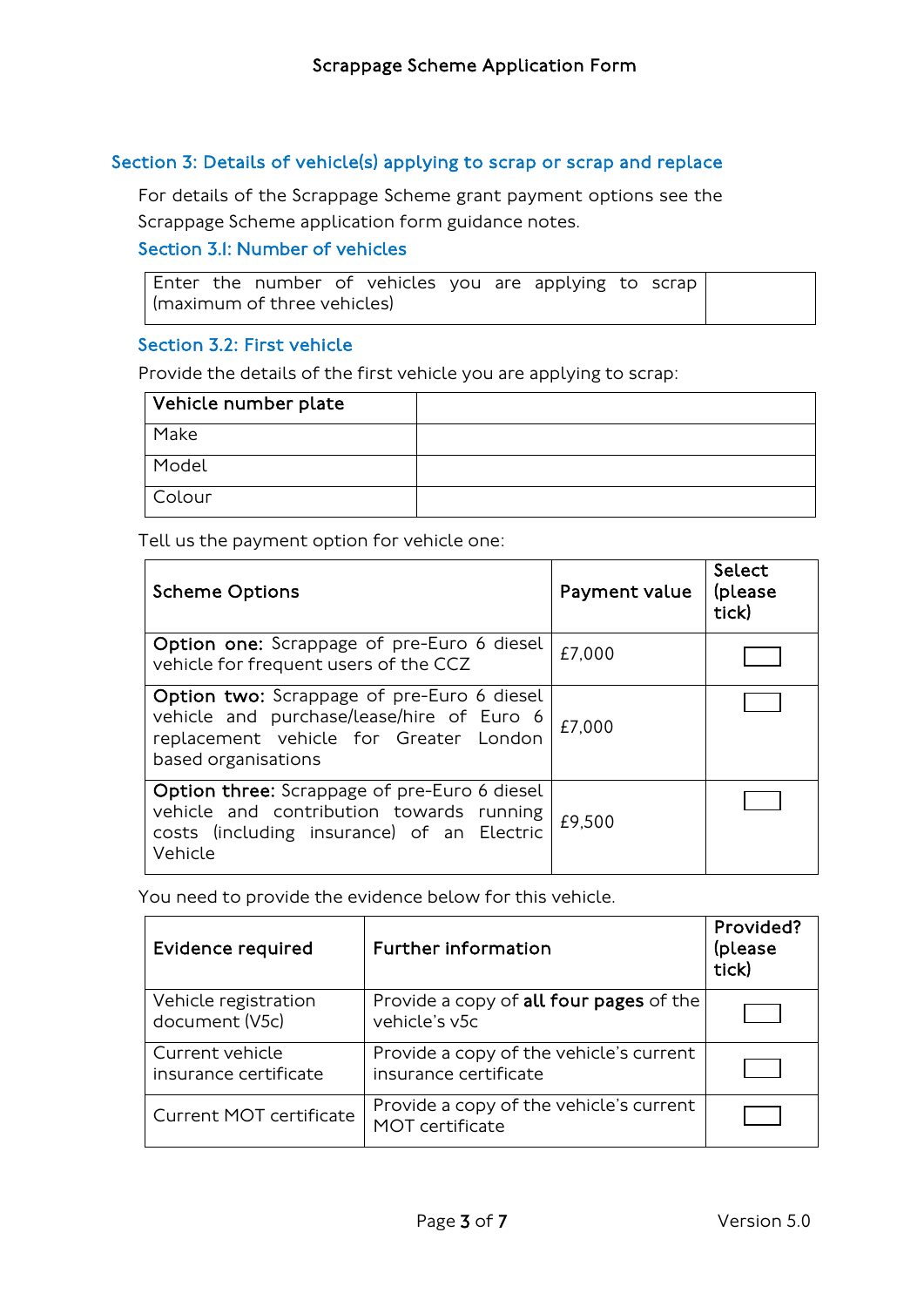#### Section 3.3 – Second vehicle

Provide the details of the second vehicle you are applying to scrap:

| Vehicle number plate |  |
|----------------------|--|
| Make                 |  |
| Model                |  |
| Colour               |  |

Tell us the payment option for vehicle two:

| <b>Scheme Options</b>                                                                                                                                           | Payment value | Select<br>(please<br>tick) |
|-----------------------------------------------------------------------------------------------------------------------------------------------------------------|---------------|----------------------------|
| Option one: Scrappage of pre-Euro 6 diesel<br>vehicle for frequent users of the CCZ                                                                             | £7,000        |                            |
| <b>Option two:</b> Scrappage of pre-Euro 6 vehicle<br>and purchase/lease/hire of Euro 6 diesel<br>replacement vehicle for Greater London<br>based organisations | £7,000        |                            |
| <b>Option three:</b> Scrappage of pre-Euro 6 diesel<br>vehicle and contribution towards running<br>costs (including insurance) of an Electric<br>Vehicle        | £9,500        |                            |

You need to provide the evidence below for this vehicle.

| <b>Evidence required</b>                 | <b>Further information</b>                                       | Provided?<br>(please<br>tick) |
|------------------------------------------|------------------------------------------------------------------|-------------------------------|
| Vehicle registration<br>document (V5c)   | Provide a copy of all four pages of the<br>vehicle's v5c         |                               |
| Current vehicle<br>insurance certificate | Provide a copy of the vehicle's current<br>insurance certificate |                               |
| <b>Current MOT certificate</b>           | Provide a copy of the vehicle's current<br>MOT certificate       |                               |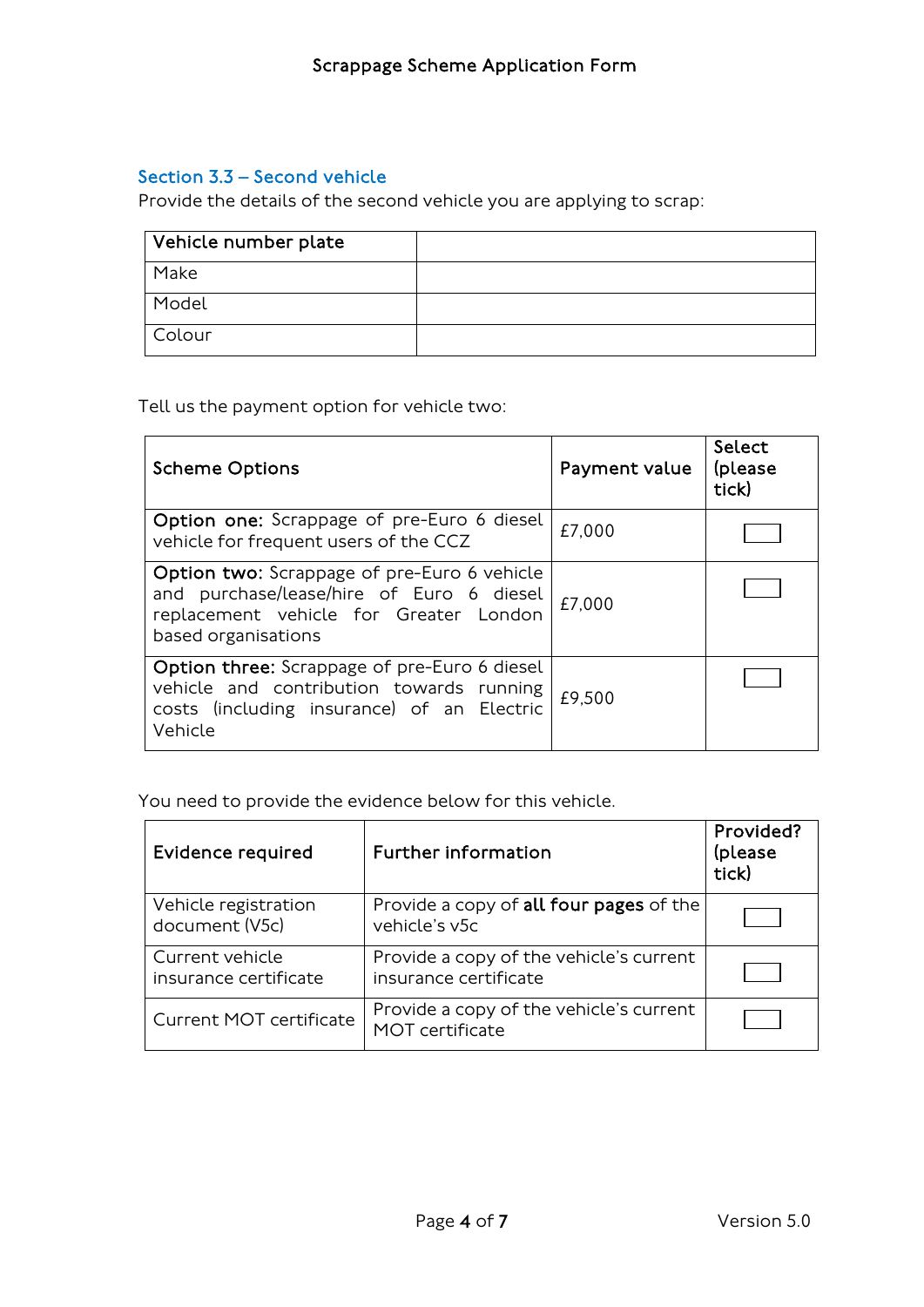# Section 3.4 – Third vehicle

Please provide the details of the third vehicle you are applying to scrap:

| Vehicle number plate |  |
|----------------------|--|
| Make                 |  |
| Model                |  |
| Colour               |  |

Tell us the payment option for vehicle three:

| <b>Scheme Options</b>                                                                                                                                    | Payment value | Select<br>(please<br>tick) |
|----------------------------------------------------------------------------------------------------------------------------------------------------------|---------------|----------------------------|
| Option one: Scrappage of pre-Euro 6 diesel<br>vehicle for frequent users of the CCZ                                                                      | £7,000        |                            |
| Option two: Scrappage of pre-Euro 6 vehicle<br>and purchase/lease/hire of Euro 6 diesel<br>replacement vehicle for Greater London<br>based organisations | £7,000        |                            |
| Option three: Scrappage of pre-Euro 6 diesel<br>vehicle and contribution towards running<br>costs (including insurance) of an Electric<br>Vehicle        | £9,500        |                            |

You need to provide the evidence below for this vehicle.

| <b>Evidence required</b>                 | <b>Further information</b>                                       | Provided?<br>(please<br>tick) |
|------------------------------------------|------------------------------------------------------------------|-------------------------------|
| Vehicle registration<br>document (V5c)   | Provide a copy of all four pages of the<br>vehicle's v5c         |                               |
| Current vehicle<br>insurance certificate | Provide a copy of the vehicle's current<br>insurance certificate |                               |
| Current MOT certificate                  | Provide a copy of the vehicle's current<br>MOT certificate       |                               |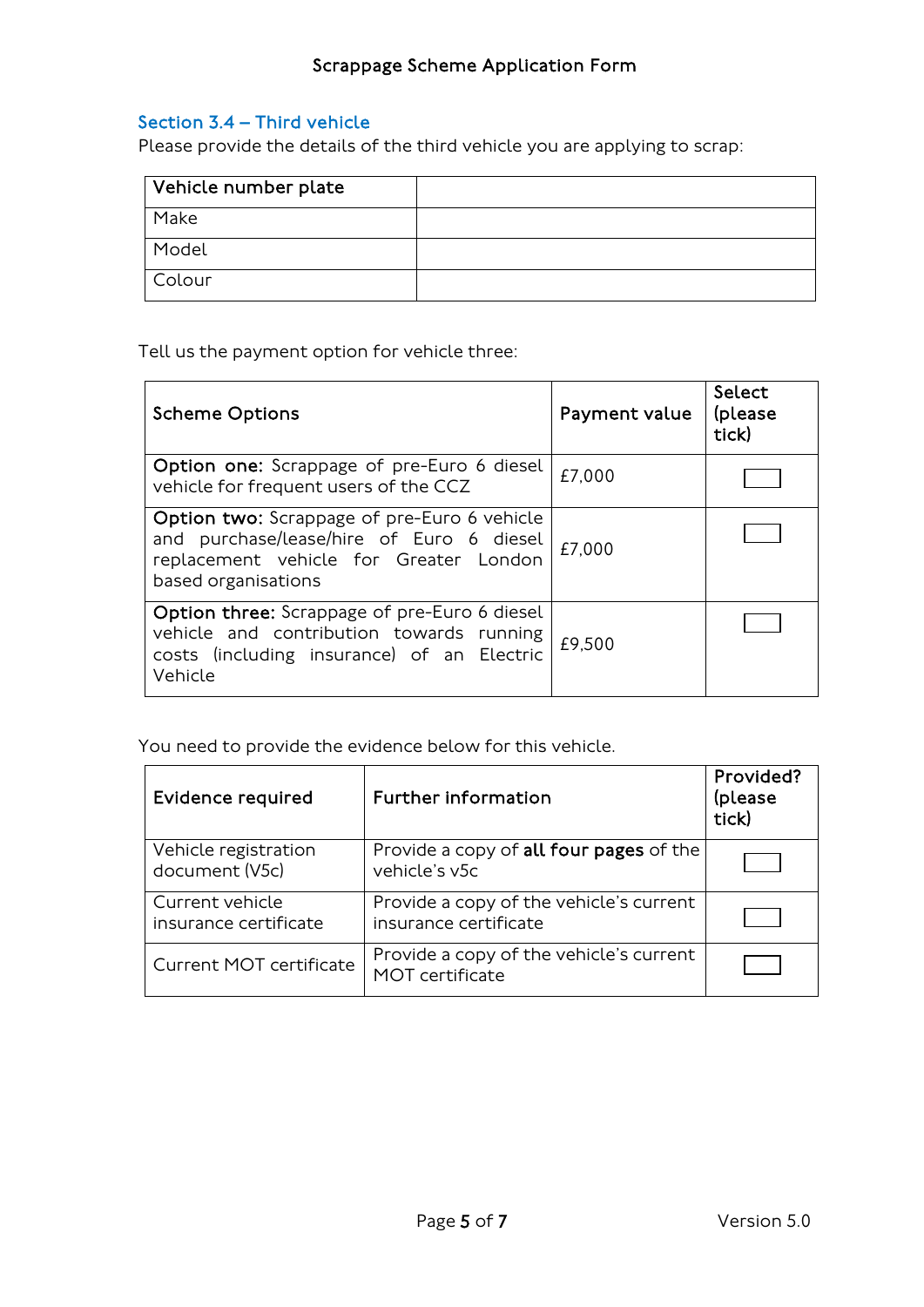#### Section 4: State aid de minimis declaration form

For further information about de minimis aid and public funding see the Scrappage Scheme application form guidance notes.

If you have received or expect to receive any de minimis aid or public funding in the current or preceeding two financial years, you must complete this section. .

If you have not received or do not expect to receive any de minimis aid or public funding in the current or preceeding two financial years, you can leave this section blank.

Section A: Public funding/de minimis aid

| Amount $(E)$ | Provider of public | Purpose | Date |
|--------------|--------------------|---------|------|
|              | funding/de minimis |         |      |
|              | aidl               |         |      |
|              |                    |         |      |
|              |                    |         |      |
|              |                    |         |      |
|              |                    |         |      |

Section B: Other public funding applied to/be applied towards the same costs as the required funding provided by TfL

| Amount $(E)$    | Provider of other | State aid basis on which       | Date     |
|-----------------|-------------------|--------------------------------|----------|
| of other public | funding           | grant was given (i.e.          | (if      |
| funding         |                   | measure under the              | already  |
|                 |                   | <b>General Block Exemption</b> | granted) |
|                 |                   | Regulation) <sup>2</sup>       |          |
|                 |                   |                                |          |
|                 |                   |                                |          |
|                 |                   |                                |          |
|                 |                   |                                |          |
|                 |                   |                                |          |
|                 |                   |                                |          |
|                 |                   |                                |          |

<span id="page-5-0"></span> $^1$  Including under Commission Regulation (EU) No 360/2012 of 25 April 2012 on the application of Articles 107 and 108 of the T reaty on the F unctioning of the E uropean Union to de minimis aid granted to undertakings providing services of general economic interest Text with EEA relevance (OJ L 114, 26.4.2012, p. 8–13) and the R egulation.

<span id="page-5-1"></span><sup>&</sup>lt;sup>2</sup> Commission Regulation (EU) No 651/2014 of 17 June 2014 declaring certain categories of aid compatible with the internal market in application of Articles 107 and 108 of the Treaty OJ L 187, 26.6.2014, p. 1–78